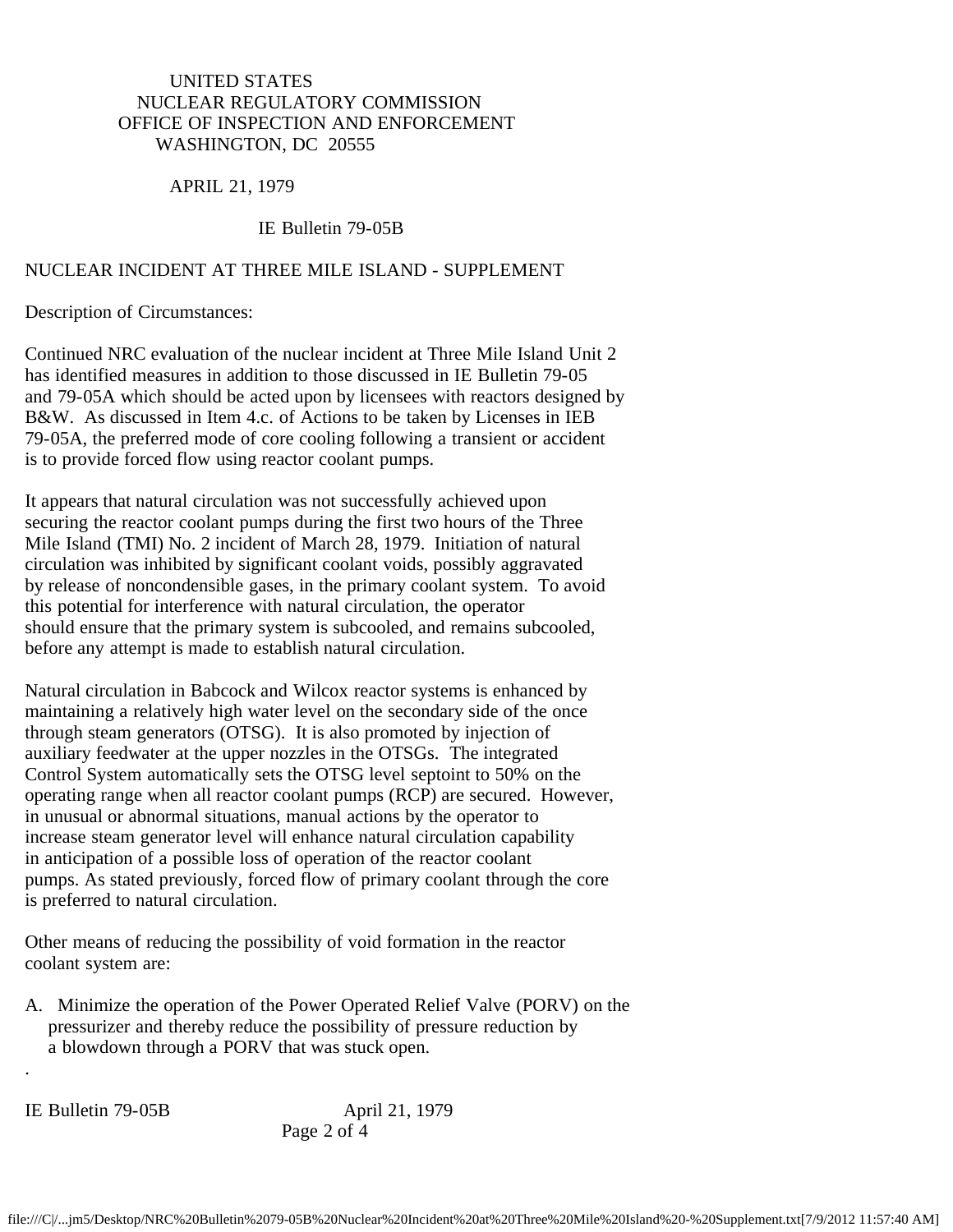B. Reduce the energy input to the reactor coolant system by a prompt reactor trip during transients that result in primary system pressure increases.

This bulletin addresses, among other things, the means to achieve these objectives.

Actions To Be Taken by Licensees:

For all Babcock and Wilcox pressurized water reactor facilities with an operating license: (Underlined sentences are modifications to, and supersede, IEB-79-05A).

1. Develop procedures and train operation personnel on methods of establishing and maintaining natural circulation. The procedures and training must include means of monitoring heat removal efficiency by available plant instrumentation. The procedures must also contain a method of assuring that the primary coolant system is subcooled by at least 50F before natural circulation is initiated.

 In the event that these instructions incorporate anticipatory filling of the OTSG prior to securing the reactor coolant pumps, a detailed analysis should be done to provide guidance as to the expected system response. The instructions should include the following precautions:

- a. maintain pressurizer level sufficient to prevent loss of level indication in the pressurizer;
- b. assure availability of adequate capacity of pressurizer heaters, for pressure control and maintain primary system pressure to satisfy the subcooling criterion for natural circulation;
- c. maintain pressure temperature envelope within Appendix G limits for vessel integrity.

 Procedures and training shall also be provided to maintain core cooling in the event both main feedwater and auxiliary feedwater are lost while in the natural circulation core cooling mode.

- 2. Modify the actions required in Item 4a and 4b of IE Bulletin 79-05A to take into account vessel integrity considerations.
	- "4. Review the action directed by the operating procedures and training instructions to ensure that:
		- a. Operators do not override automatic actions of engineered safety features, unless continued operation of engineered

.

IE Bulletin 79-05B April 21, 1979 Page 3 of 4

> safety features will result in unsafe plant conditions. For example, if continued operation of engineered safety features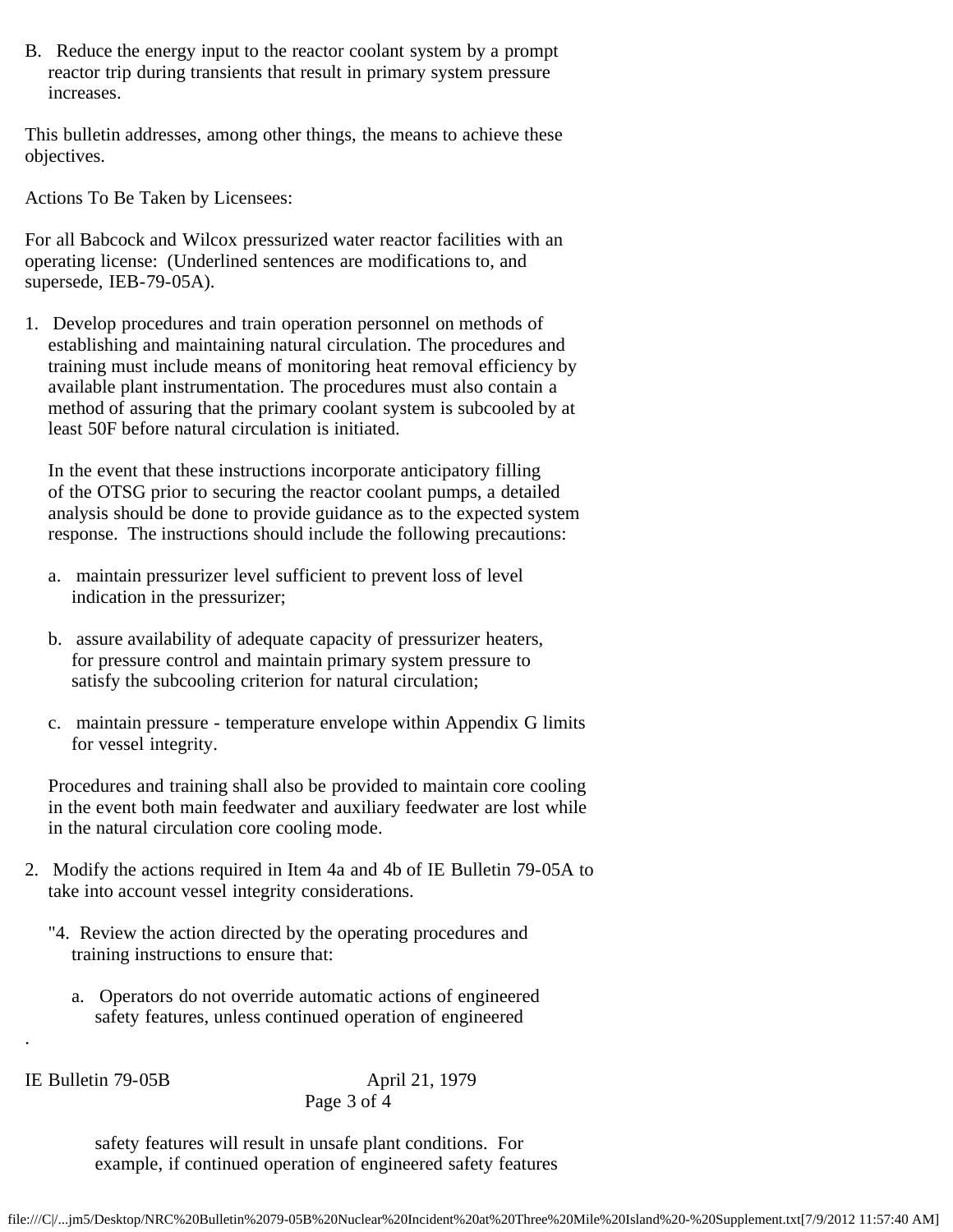would threaten reactor vessel integrity then the HPI should be secured (as noted in b(2) below).

- b. Operating procedures currently, or are revised to, specify that if the high pressure injection (HPI) system has been automatically actuated because of low pressure condition, it must remain in operation until either:
	- (1) Both low pressure injection (LPI) pumps are in operation and flowing at a rate in excess of 1000 gpm each and the situation has been stable for 20 minutes, or
	- (2) The HPI system has been in operation for 20 minutes, and all hot and cold leg temperatures are at least 50 degrees below the saturation temperature for the existing RCS pressure. If 50 degrees subcooling cannot be maintained after HPI cutoff, the HP shall be reactivated. The degree of subcooling beyond 50 degrees F and the length of time HPI is in operation shall be limited by the pressure/temperature considerations for the vessel integrity."
- 3. Following detailed analysis, describe the modifications to design and procedures which you have implemented to assure the reduction of the likelihood of automatic actuation of the pressurizer PORV during anticipated transients. This analysis shall include consideration of a modification of the high pressure scram setpoint and the PORV opening setpoint such that reactor scram will preclude opening of the PORV for the spectrum of anticipated transients discussed by B&W in Enclosure 1. Changes developed by this analysis shall not result in increased frequency of pressurizer safety valve operation for these anticipated transients.
- 4. Provide procedures and training to operating personnel for a prompt manual trip of the rector for transients that result in a pressure increase in the reactor coolant system. These transients include:
	- a. loss of main feedwater
	- b. turbine trip
	- c. Main steam Isolation Valve closure
	- d. Loss of offsite power
	- e. Low OTSG level
	- f. low pressurizer level.

## IE Bulletin 79-05B April 21, 1979

.

Page 4 of 4

5. Provide for NRC approval a design review and schedule for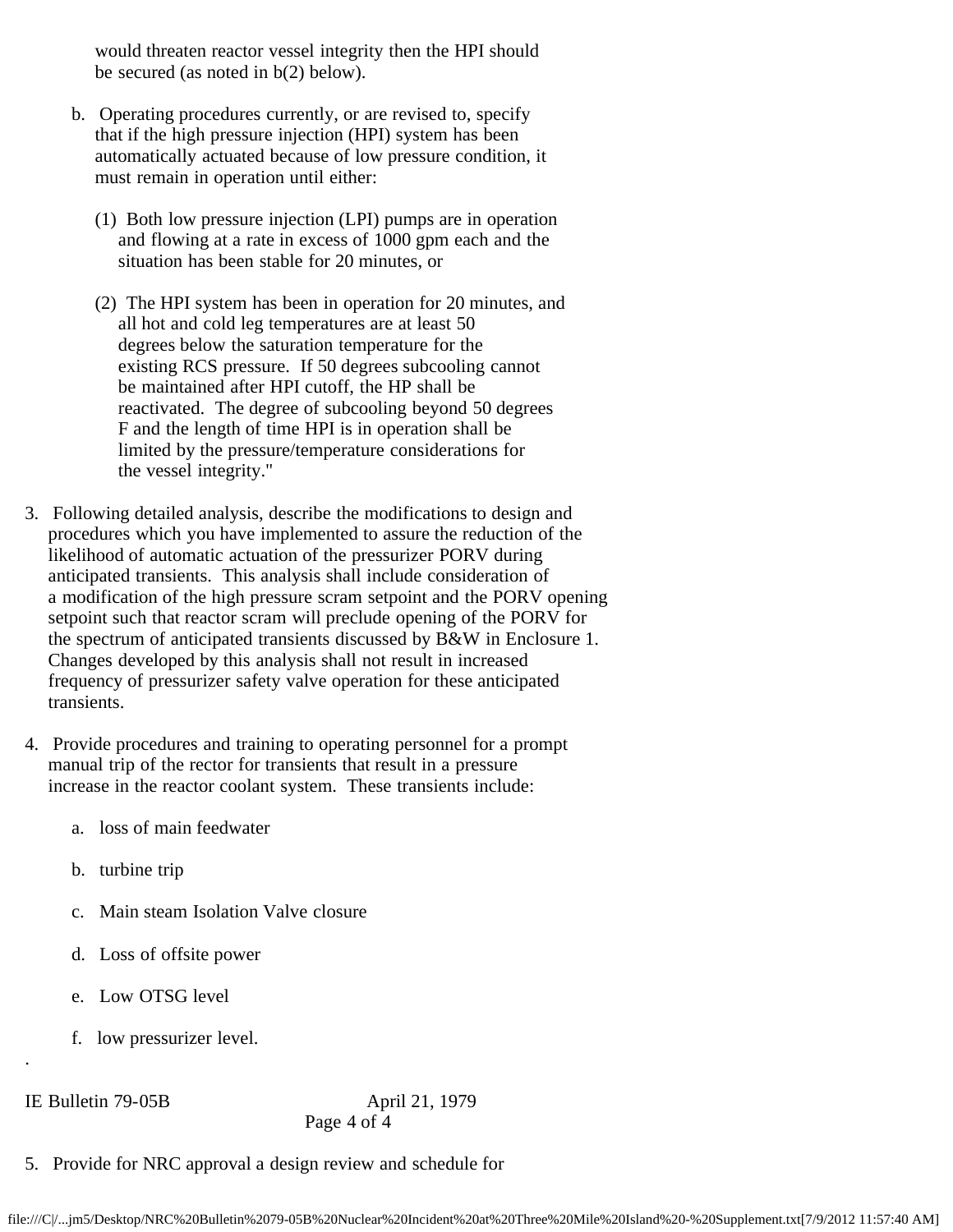implementation of a safety grade automatic anticipatory reactor scram for loss of feedwater, turbine trip, or significant reduction in steam generator level.

6. The actions required in item 12 of IE Bulletin 79-05A are modified as follows:

 Review your prompt reporting procedures for NRC notification to assure that NRC is notified within one hour of the time the reactor is not in a controlled or expected condition of operation. Further, at that time an open continuous communication channel shall be established and maintained with NRC.

7. Propose changes, as required, to those technical specifications which must be modified as a result of your implementing the above items.

Response schedule for B&W designed facilities:

- a. For Items 1, 2, 4 and 6, all facilities with an operating license respond within 14 days of receipt of this Bulletin.
- b. For Item 3, all facilities currently operating, respond within 24 hours. All facilities with an operating license, not currently operating, respond before resuming operation.
- c. For Items 5 nd 7, all facilities with an operating license respond in 30 days.

Reports should be submitted to the Director of the appropriate NRC Regional Office and a copy should be forwarded to the NRC Office of Inspection and Enforcement, Division of Reactor Operations Inspection, Washington, D.C. 20555.

For all other power reactors with an operating license or construction permit, this Bulletin is for information purposes and no written response is required.

Approved by GAO, B180225 (R0072); clearance expires 7/31/80. Approval was given under a blanket clearance specifically for identified generic problems.

> UNITED STATES NUCLEAR REGULATORY COMMISSION ADVISORY COMMITTEE ON REACTOR SAFEGUARDS WASHINGTON, D.C. 20555

> > April 18, 1979

MEMORANDUM FOR: Chairman Hendrie Commissioner Gilinsky Commissioner Kennedy Commissioner Bradford Commissioner Ahearne

.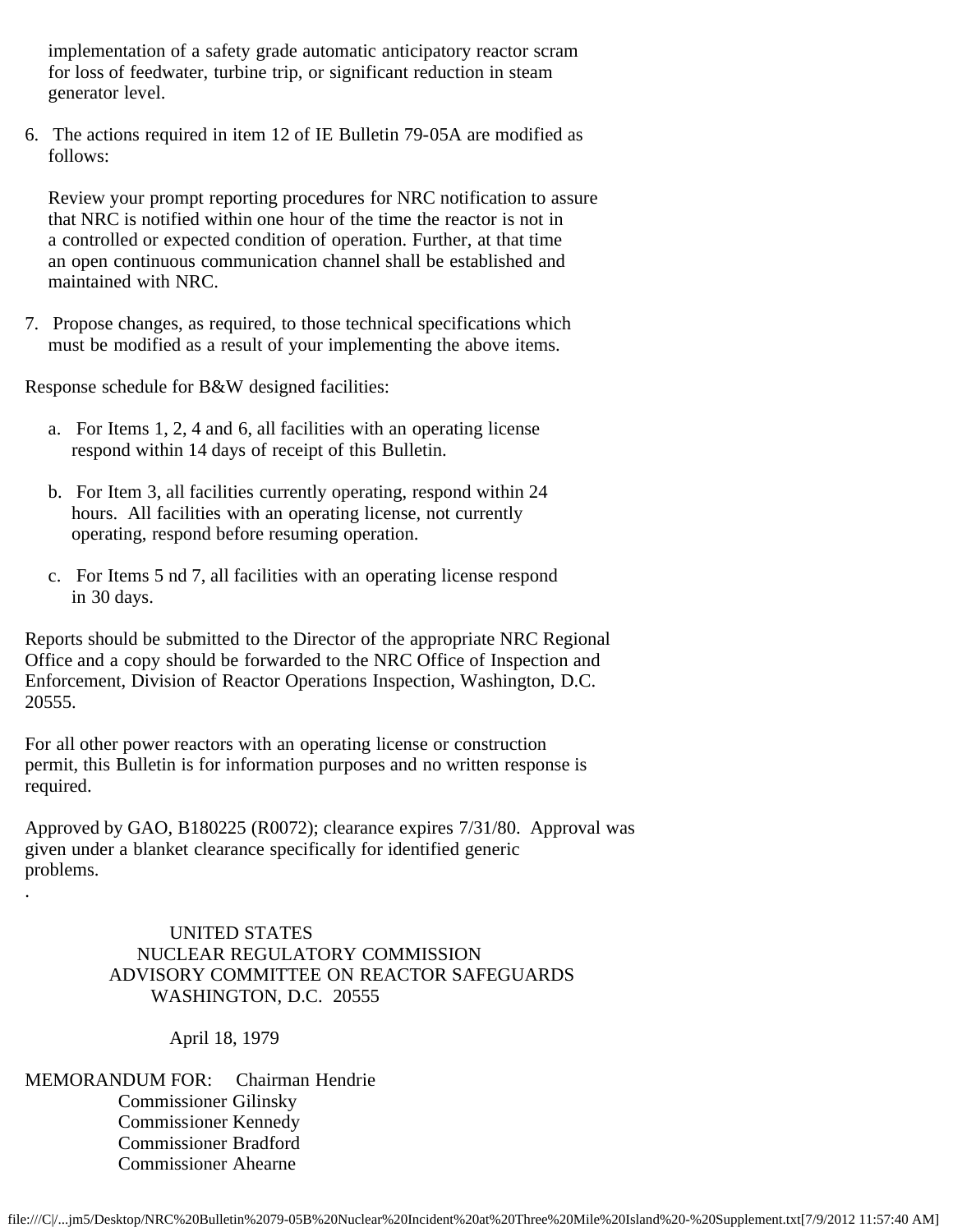FROM: R. F. Fraley, Executive Director Advisory Committee on Reactor Safeguards

Attached for your information and use is a copy of the recommendations of the Advisory Committee on Reactor Safeguards which were orally presented to and discussed with you on April 17, 1979 regarding the recent accident at the Three Mile Island Nuclear Station Unit 2.

> R. F. Fraley Executive Director

Attachment: Recommendations of the NRC Advisory Committee on Reactor Safeguards Re. the 3/28/79 Accident at The Three Mile Island Nuclear Station Unit 2

.

April 17, 1979

# RECOMMENDATIONS OF THE NUCLEAR REGULATORY COMMISSION ADVISORY COMMITTEE ON REACTOR SAFEGUARDS REGARDING THE MARCH 28, 1979 ACCIDENT AT THE THREE MILE ISLAND NUCLEAR STATION UNIT 2

 Presented orally to, and discussed, with, the NRC Commissioners during the ACRS-Commissioners Meeting on April 17, 1979 - Washington, D.C.

Natural circulation is an important mode of reactor cooling, both as a planned process and as a process that may be used under abnormal circumstances. The Committee believes that greater understanding of this mode of cooling is required and that detailed analyses should be developed by licensees or their suppliers. The analyses should be supported, as necessary, by experiment. Procedures should be developed for initiating natural circulation in a safe manner and for providing the operator with assurance that circulation has, in fact, been established. This may require installation of instrumentation to measure or indicate flow at low water velocity.

The use of natural circulation for decay heat removal following a loss of offsite power sources requires the maintenance of a suitable overpressure on the reactor coolant system. This overpressure may be assured by placing the pressurizer heaters on a qualified onsite power source with a suitable arrangement of heaters and power distribution to provide redundant capability. Presently operating PWR plants should be surveyed expeditiously to determine whether such arrangements can be provided to assure this aspect of natural circulation capability.

The plant operator should be adequately informed at all times concerning the conditions of reactor coolant system operation which might affect the capability to place the system in the natural circulation mode of operation or to sustain such a mode. Of particular importance is that information which might indicate that the reactor coolant system is approaching the